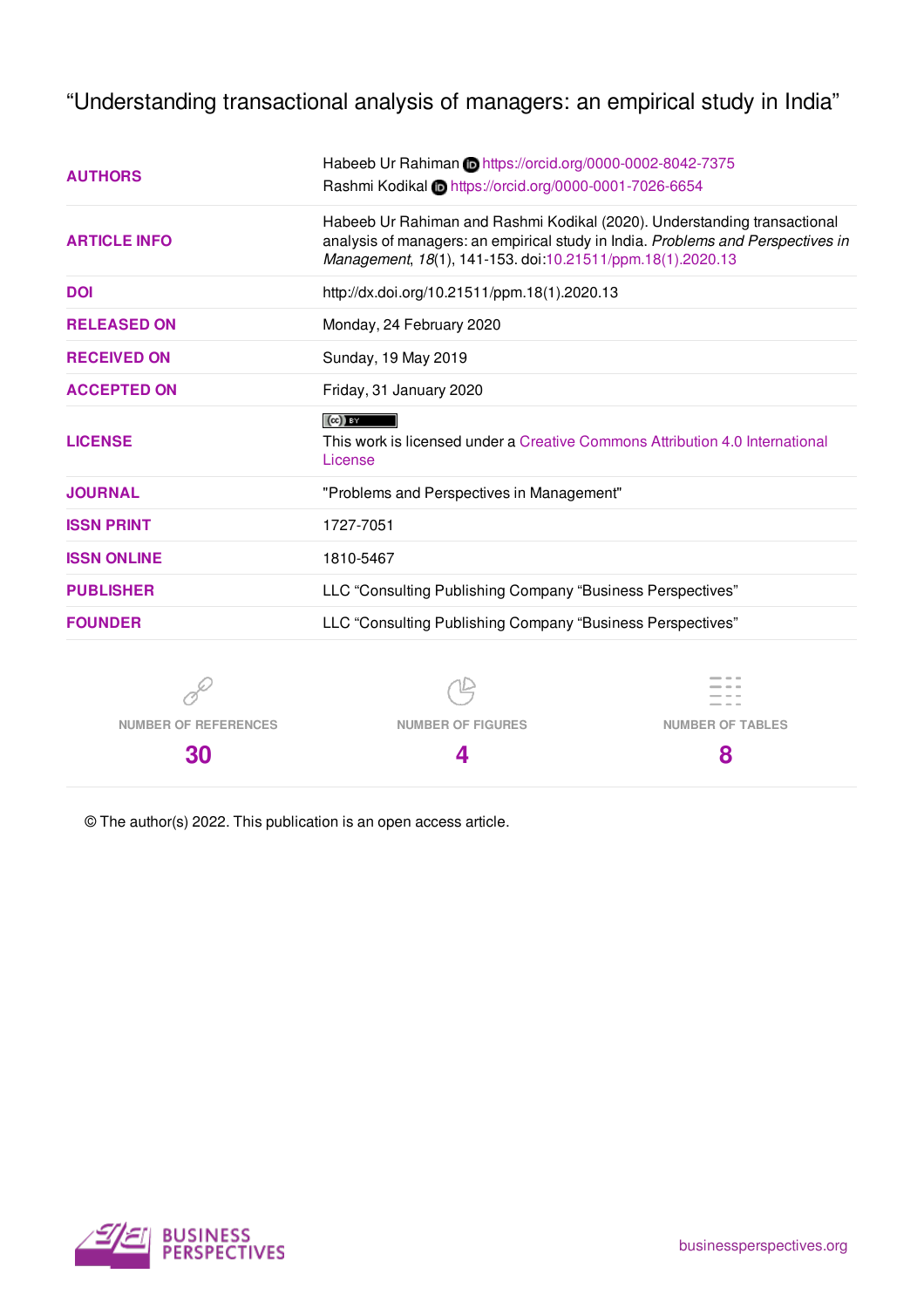

#### **BUSINESS PERSPECTIVES**

www.businessperspectives.org LLC "СPС "Business Perspectives" Hryhorii Skovoroda lane, 10, Sumy, 40022, Ukraine

**Received on:** 19th of May, 2019 **Accepted on:** 31st of January, 2020 Published on: 24<sup>th</sup> of February, 2020

© Habeeb Ur Rahiman, Rashmi Kodikal, 2020

Habeeb Ur Rahiman, Ph.D., Faculty of Management, Business Administration Department, Kingdom University, Bahrain.

Rashmi Kodikal, Ph.D., Professor, Faculty of Management, Management Department, Sahyadri College of Engineering and Management, India.



This is an Open Access article, distributed under the terms of the Creative Commons Attribution 4.0 International license, which permits unrestricted re-use, distribution, and reproduction in any medium, provided the original work is properly cited.

**Conflict of interest statement:**  Author(s) reported no conflict of interest **Habeeb Ur Rahiman** (Bahrain), **Rashmi Kodikal** (India)

# **UNDERSTANDING** transactional analysis of managers: an empirical study in India

#### **Abstract**

Management is the process of accomplishing the activities efficiently and effectively with the help of human capital. The manpower in any sector is made to sail through a saga of productivity and profitability under the efficient captainship of the managers. This research paper gives insight into the implications of transactional analysis and ego states of the managers rendering the services in the companies of the IT sector in the Coastal Karnataka. To accomplish the objectives of the study, Transactional Style Inventory-Manager (TSI-M) is administered to the respondents, and scoring is done considering the Operating Effectiveness Quotient (OEQ). The research paper highlights that the demographic variables have a major influence on the interpersonal skills of the managers. It is found out that various ego states are predominant among managers, and the lowest state is the creative child ego state. The research concludes that by conducting transactional analysis-based leadership training, the productivity of employees can be enhanced in the future.

**Keywords** ego states, parent ego, child ego, adult ego, interpersonal style

**JEL Classification** 124, 153

### **INTRODUCTION**

An inescapable fact in today's growing economy is that human resources are essential in an organization. The participation and involvement of the workforce in an establishment is vital, and an organization can accomplish its goal and vision if the workforce consists of productive human resources. In an organization, management is the process whereby activities are accomplished effectively and efficiently with the help of human resources. A manager is the one who takes these responsibilities to perform certain roles and functions. Managers face challenging work dynamics, and effective people management is very relevant for the success and survival of an organization. All organizations are nothing but a plethora of experiences that are the result of interpersonal communication between people in the organization. Transactional analysis (TA) is perhaps one of the most popular ways of explaining the dynamics of interpersonal communication. It was originally developed by Eric Berne and is now accepted globally as a theory that incorporates personality, acuity, and communication. Although this method was originally used for psychotherapy, it is now used for the training and development of employees. The customary way of people interacting with each other can be called his/her interpersonal style. The framework that describes this interpersonal style is referred to as TA. Eric Berne, the founder of TA in various researches opined that individuals manifest three different kinds of thoughts, behaviors, and feelings in various situations (Berne & McCormick, 1977).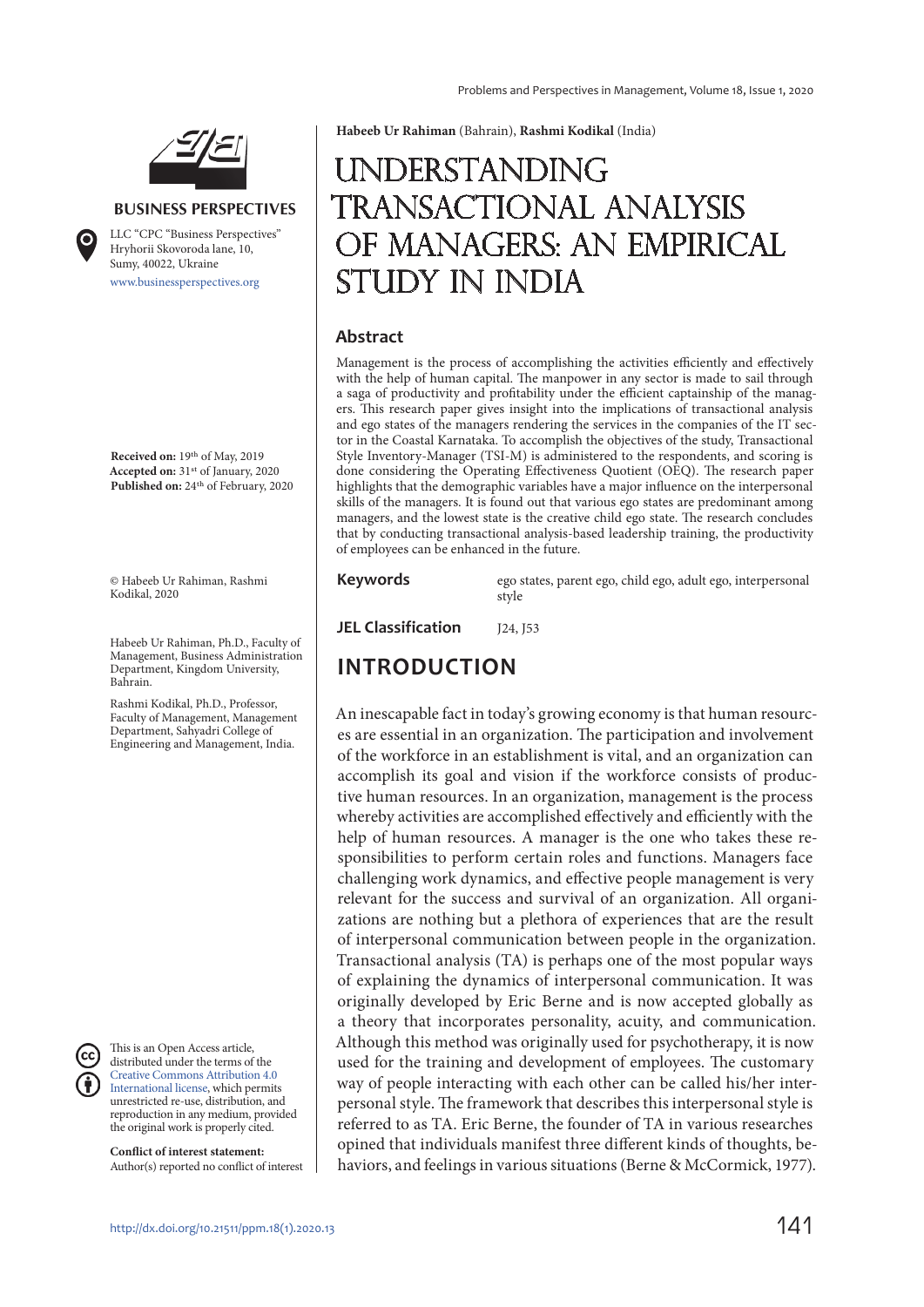Two elementary thoughts can be said to influence the styles, i.e., the ego states' existential situations. Each individual in an interpersonal transaction with another has three ego states, namely, parent who regulates the behavior and nurtures; adult who collects information and processes it; child who has numerous roles principally concerned with creativity curiosity, and fun, reaction to others (including rebellion), and adjusting to others' demand and sulking. The ego states' functional or dysfunctional roles are subject to the general existential or life position taken by a person. Johari window describes the four positions as I'm OK – You're OK; I'm not OK – You're not OK; I'm OK – You're not OK; I'm not OK – You're not OK. As managers continuously interact with people at all levels, i.e., seniors, peers, and subordinates, understanding interpersonal roles and interactional styles are very relevant. Therefore, this paper intends to study the impact of the demographic variables of people on transactional analysis.

### **1. LITERATURE REVIEW**

Research regarding interpersonal styles is a multifaceted subject that is often insufficiently considered by behavioral scientists.

### 1.1. Ego states concepts

Ego states model is the key concept of TA. It signifies a human character in three distinct ego states, viz., parent, adult, and child (P-A-C model). As defined in theory, transaction as a unit of social exchange takes place between two different individuals. These individual exchange transactions from one ego state to another, i.e., from parent to child, can be balancing, spanned, or covert (Mikkonen, 2006). Similar to this conceptual observation, the other classifications of ego states are the parent ego state, which is sub-divided into controlling parent and nurturing parent. The free child and adopted child are the two classifications of child ego state (Platt, 2009).

The personalities, according to TA, has been conceptualized in terms of five functional ego states such as critical parent (CP), nurturing parent (NP), adult (A), free child (FC), and adoptibe child (AC) (K. Williams & J. Williams, 1980). Transactional analysis is a method of understanding the relationships, communication, and individual personality. This theory is a social occurrence between two individuals (Mikkonen, 2006). The ego state influences the way we intermingle with others and conversely, others' communication also touches our awareness and in how we reply to them (Hargaden & Sills, 2014; Ciucur & Pîrvuţ, 2012; Platt, 2009; Weihrich, 1979). The 'critical parent' is the central point of the problem and relaxation of tension, and the 'nurturing parent' presents positive interest. The type 'adult' shows the central point of the problem, positive interest, and relaxation of tension, and the 'free child' shows relaxation of tension, positive interest, search for social support, indifference, and the central point of problem, and at the same time, 'adoptive child' shows hopeful aspect, indifference, and the central point of the problem (Won & Kim, 2002; Heathcote, 2010; Bossenmayer, 2011).

### 1.2. TA and organizational development

Employees' behavior will improve by applying different transactional analyses. Adopting key features of the transactional analysis topics at the organizational staff development training program, as implemented in developed countries, can enhance better ego states (Ferrari, 1979). Organizational communication enhances trust and is related to safety, dynamism, and expertise in mass communication. Parent, child, and adult have affiliation with these qualities (Blakeney, 1986; Hay, 1992; Hay, 1993; Yzeed, 2012; Pareek, 1984). Managers, while trying to improve the performance of the employees, often commit the mistake of meeting their ego needs by assuming a parent-to-child posture while dealing with their subordinates (Wissink, 1994; Boholst, 2003; Novey, 1999, 2002). They need to uphold a level of respect and honest understanding of the employees. They must optimistically deliberate the issue and encompass the employee in the conversation and help them to find a solution to the problem (Hamstra, 1998; Park & Harison, 1993; Berne, Steiner, & Dusay, 1996; Pareek, 2007).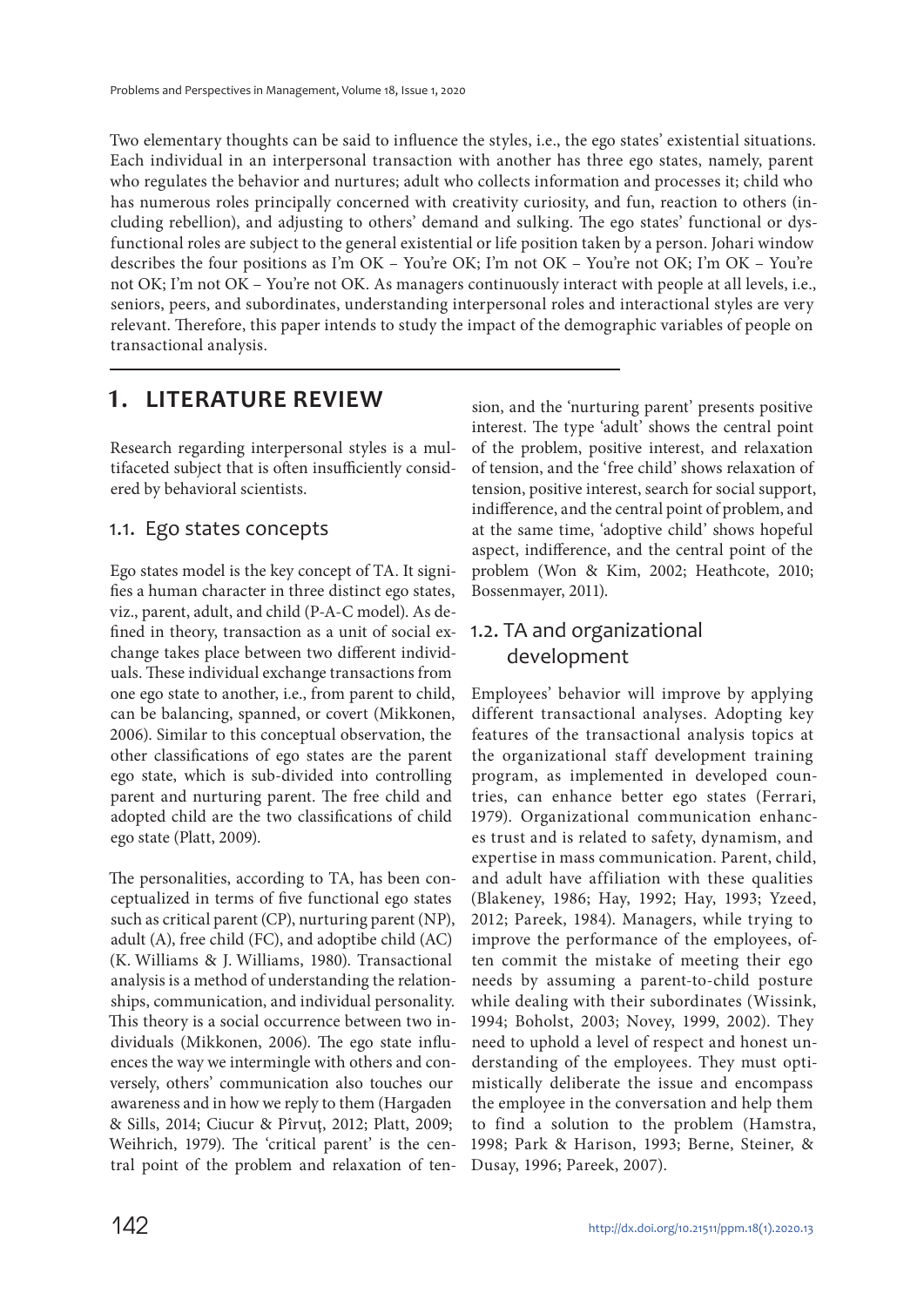Aims. The study intends to find the various transactional styles exhibited by managers working in IT companies and to determine the impact of the demographic variables on transactional style.

## **2. THEORETICAL BACKGROUND OF TA**

### 2.1. Parent ego states

The parent ego states are recognized as a set of regulations and rules, standards, norms and codes, preconceptions, and assessments taken from an individual's parents or noteworthy individuals. It is a continued version of one's massive collection of childhood memories and experiences, which are stored, even though they are not logically meaningful. Parent ego is seen to consist of two classifications, such as the nurturing parent and the controlling parent who show both positive and negative aspects. Parents' decisions and behaviors can be nutritive, supportive, and warm. This may result in the constructive part of the nurturing parent. If the nurturing parent becomes coddling and discouraging individual personal growth, then it shows its negative aspect. The controlling parent is opinionated, powerful, punitive, principled, and strongly protective.

### 2.2. Adult ego states

The individual in adult ego state offers and seeks information based on data and makes decisions. In this ego state, the individual practices logical thinking to solve difficulties, and this ego is also an intermediary between the child and the parent ego state (Joines & Stewart, 2007). According to Berne et al. (1996), adult is being "principally concerned with transforming stimuli into pieces of information, and processing and filing that information based on previous experience"(Joines & Stewart, 2007). To make a decision, the adult ego state records, apprises, transmutes, and processes information from the parent and child states to make decisions (Jones, 2010). It is, therefore, not a completely autonomous ego state but typically aims at the request of the other ego states.

### 2.3. Child ego state

The child ego state is individual involvements or experiences, reasons, performances, and textures heard and reacted to in various situations and instances in his/her childhood and follow that experience in the present day. The child ego state means individual life events, which are sieved through his/her personal experience. It represents the brain's recordings of the inner measures connected with outside events that a child observes. It is the source of moods, perception, creativity, needs, conception, reproduction, and life energy (Wadsworth & DiVincenti, 2003). The child ego state is classified in three basic ways, such as creative child, rebellious child, and adaptive child, which may act both optimistically and undesirably.

#### **Table 1.** Interpersonal style

|            | Source: Pareek and Purohit (2018). |
|------------|------------------------------------|
|            | Ego states                         |
|            | OK nurturing parent                |
|            | Not OK nurturing parent            |
| Parent ego | OK regulating parent               |
|            | Not OK regulating parent           |
|            | OK adult                           |
| Adult ego  | Not OK adult                       |
|            | OK creative child                  |
|            | Not OK creative child              |
|            | OK reactive child                  |
| Child ego  | Not OK reactive child              |
|            | OK adaptive child                  |
|            | Not OK adaptive child              |

## **3. CONCEPTUAL FRAMEWORK**

Transactional analysis has been defined as the simplest method of studying people's interaction (Berne et al. 1996). Four life positions are combined with the three ego states. These ego states are functions with their sub-functions. However, the following twelve transactional styles depend to a large extent on overall individual ego states. In a supportive style, the managers offer support when needed. James (1975) uses the term 'supportive coaches' for managers with this style. These kinds of managers extend their concerns and encourage their subordinates by providing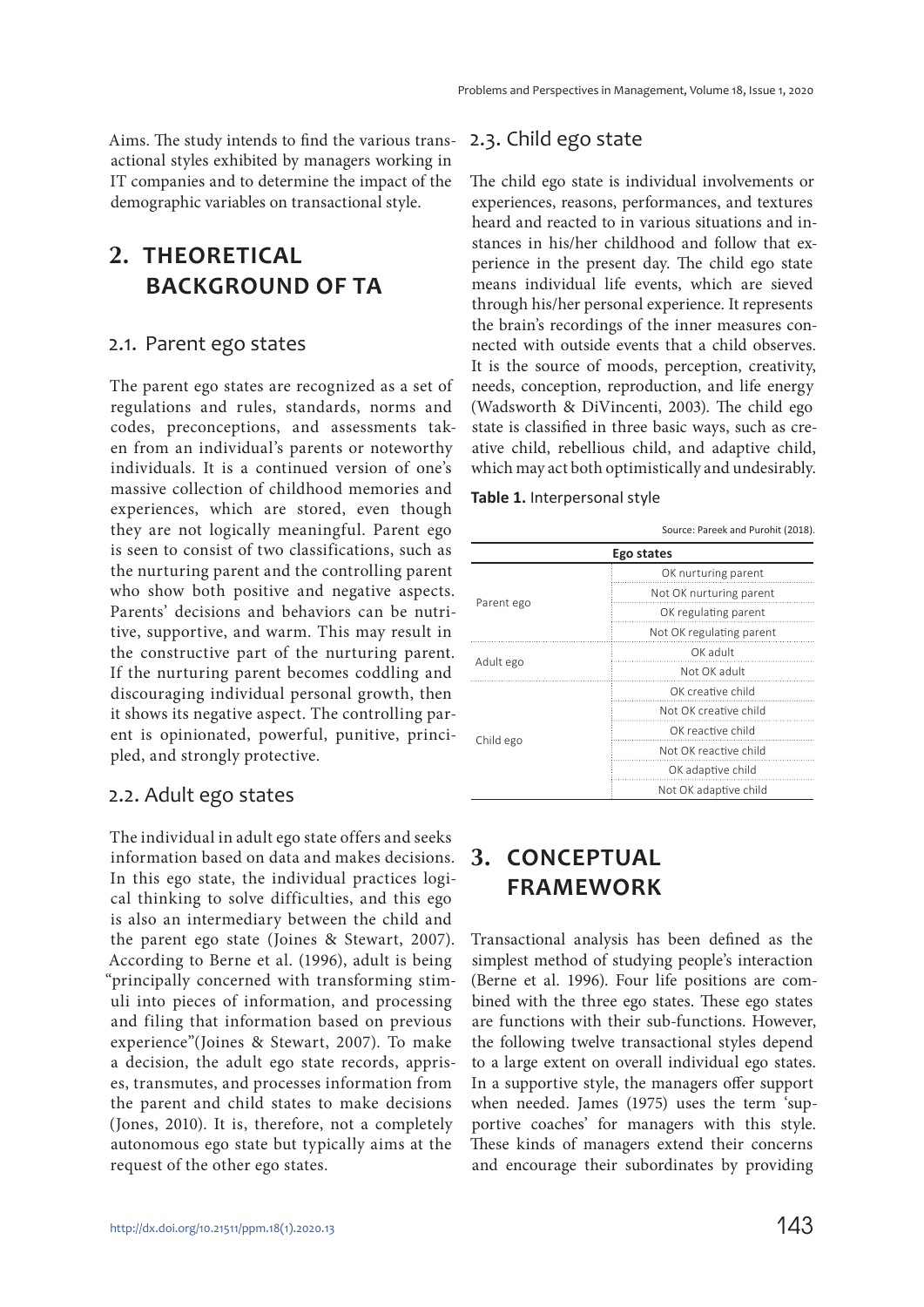necessary recommendations and suggestions for continuous improvement. The sulking kinds of managers retain their negative feelings and avoid sharing with others. They avoid people's interaction in case they are unable to fulfill the task assigned to them. Managers of this kind, instead of confronting the problems, often avoid the situation and feel bad about it, and do not express their feelings openly. The normative style managers are concerned with appropriate norms of behaviors for their subordinates and in helping them to understand why some norms are more important than others. Such managers have their perceptions and beliefs, which they expect their subordinates to follow. The aggressive style managers are known to be fighters. They may fight for the interest of their subordinates, and their ideas and suggestions, hoping that this will help them attain the anticipated outcomes. In this child ego state, the interpersonal style of the manager's aggressiveness is considered as not OK, which makes people avoid them and not take them seriously. The problem-solving style of managers is worried about resolving the difficulties, but does not consider those problems as part of the task. For such managers, difficulties have various magnitudes. These managers aim to deal with those problems and find suitable solutions. In Bohemian style, creative child is active. This kind of manager has many ideas and is unhappy and annoyed with the current practices. They are also less concerned with how the new ideas work and with the idea of themselves. These managers are creative and take risks to implement their ideas and approaches and enjoy it. More interestingly, they rarely allow one idea to establish before the implementation of others. Resilient style managers are OK style of creative child. In this style, managers show creative adaptability and often learn from other ideas and suggestions. They are willing to changing their approach when required. These managers are creative and accept innovative ideas of subordinates and the team. Rescuing style managers encourage the dependency relationship and often perceive their role as rescuing their subordinates. They consider their subordinates as incapable of taking care of themselves and requiring frequent intervention. These dependency behaviors of managers are of not OK nurturing parent. Confronting style managers are rebellious and are considered themselves being explorations of issues and problems in an organization. They are friendly to their subor-



**Source:** Developed based on the literature.

**Figure 1.** Theoretical framework structure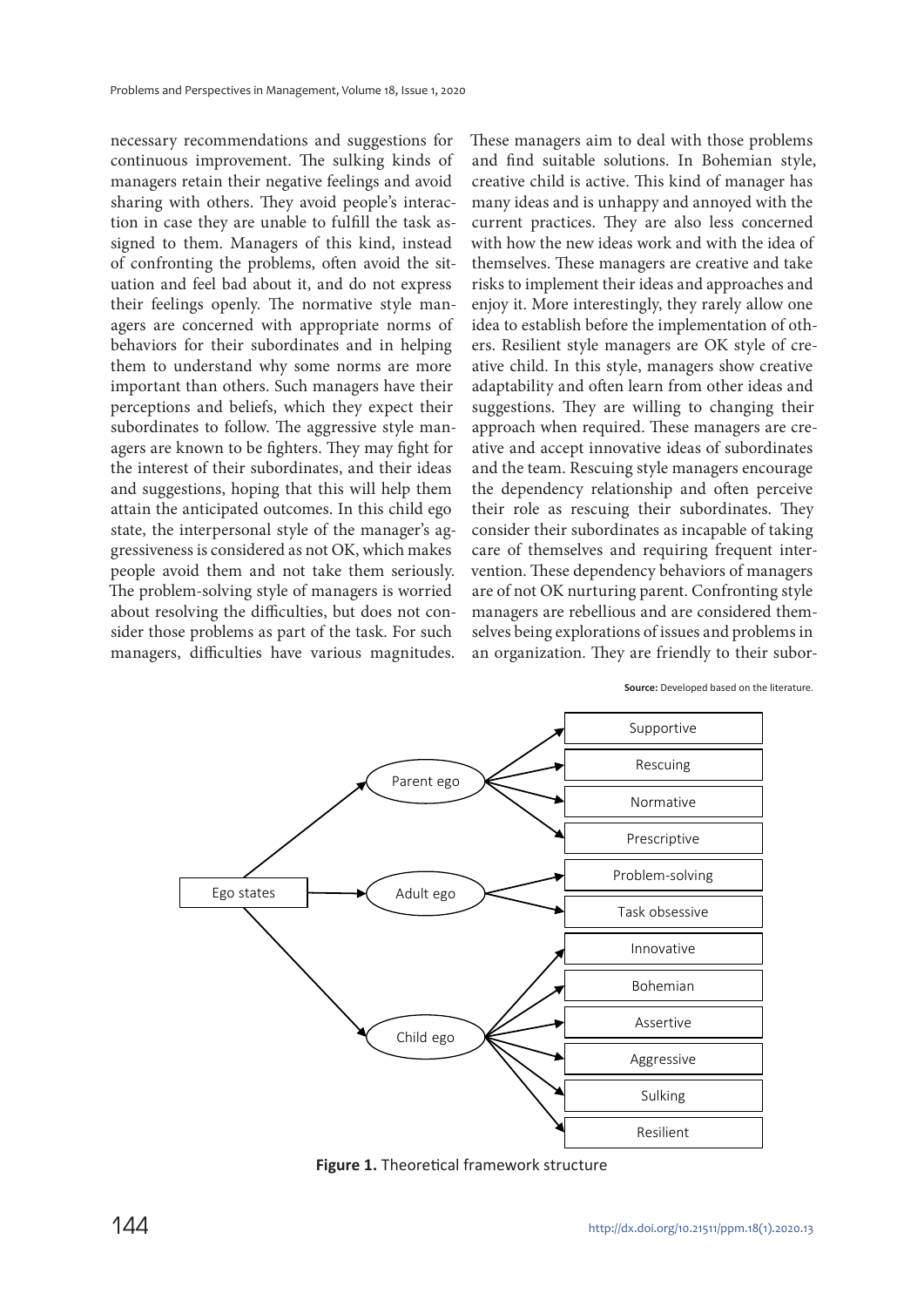dinates and confront in an organization on behalf of their colleagues and subordinates to get things done. They are more concerned with confronting problems than with confronting others for the sake of confrontation. Prescriptive style managers are known to be critical of other's behaviors and develop rules, guidelines, and protocols to impose on others. They often make a quick judgment and insist that all should follow the norms and regulations developed. The prescriptive style managers are not OK regulating parent ego state holders. Innovative style managers are innovative and are passionate about new thoughts and ideas. They attempt new things and enthuse others. Unlike the Bohemian, innovative style managers pay enough consideration while nurturing new ideas they are very particular about, they are serious about the accomplishment of results and become co-opted in the system. Innovative style managers are OK creative child ego states holders. Task obsessive style managers are more concerned with the task and much concerned with their tasks, and any matter or assignment not directly related to either their or their team task is ignored. They are not much worried about the feelings and facts of others and are unable to native or identify the same since they are focused on only the tasks. They often function like machines and are insensitive regarding individual personal issues and emotional needs.

### **4. METHODS**

The study was conducted in the Information and Technology (IT) sector of companies located in Coastal Karnataka. The preliminary objective was to TA of managers working in software companies. An empirical inquiry was conducted with the multi-stage sampling technique. A questionnaire was administered to managers belonging to all levels of the hierarchy from junior managers to general managers who were responsible for the operation and process-related work in various IT departments of the companies in Costal Karnataka covering three districts. The instruments were based on Pareek's Transactional Analysis Inventory-Manager's Scale. The analysis of the questionnaire was based on the OEQ scores of the respondents. The survey was conducted using a standardized questionnaire comprising of twenty-three varia-

bles. The demographic questions included age, experience, and gender, and the transactional analysis question consisted of twenty-three items. The questionnaire was classified into 3 major types based on the ego states as parent (eight items), adult (four items), and child (twelve items).

#### Hypotheses

- H1: Gender has a significant influence on the ego state dimension of the manager.
- H2: Marital status significantly affects the ego state dimension of the manager.
- H3: Age has a significant influence on the ego state dimension of the manager.
- H4: Experience has a significant influence on the ego state dimension of the manager.

### **5. RESULTS**

To accomplish the objectives of the study, Transactional Style Inventory-Manager (TSI-M) was administered to 69 respondents, and the scoring was done considering the Operating Effectiveness Quotient (OEQ).

#### H1: Gender has a significant influence on the ego state dimension of the manager.

Table A2 contains the results of the ego states based on the gender of the respondents by considering the Operating Effectiveness Quotient (OEQ) (See Tables A1 and A2 in Appendix). The gender of the respondents impacts on the ego state of the individual. The attitude and ego states of males and females differ as their issues and challenges are different. As per the OEQ norms, the parent ego of both nurturing and regulating parent of female respondents is high, but male respondents have lower nurturing parent and average regulating parent ego states. This reveals that women managers are more caretaking and concerned about the norms and regulations to be followed in an organization. The adult ego of male and female respondents was also found to be average. In child ego state, both male and female respondents have lower child ego state, but female respondents are highly reactive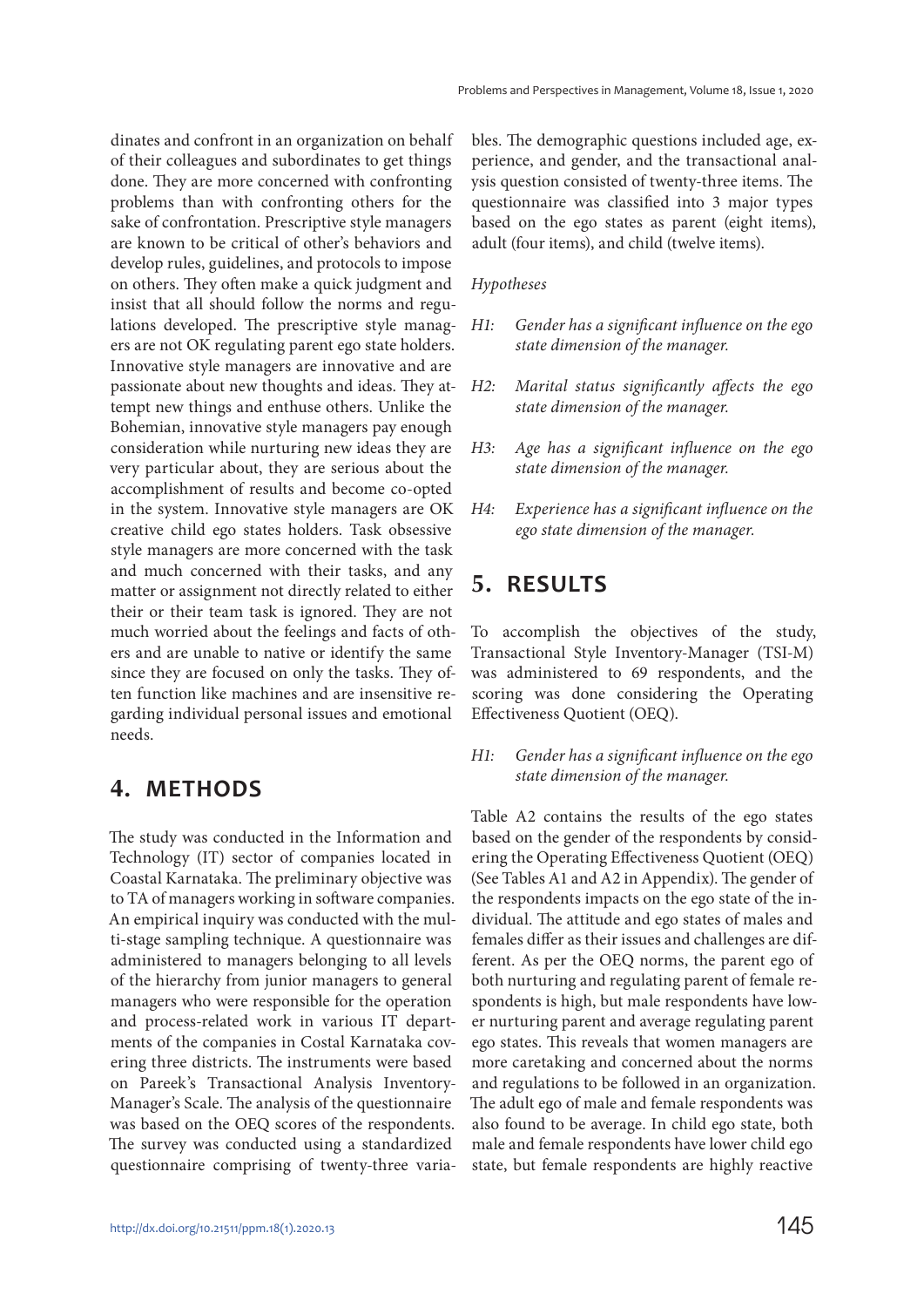|            |                          |                 | Gender |            |            |              |    |            |  |  |  |
|------------|--------------------------|-----------------|--------|------------|------------|--------------|----|------------|--|--|--|
|            |                          | Female          |        | Male       |            |              |    |            |  |  |  |
|            |                          |                 | Mean   | <b>OEQ</b> | Ego states | Mean OEQ     |    | Ego states |  |  |  |
|            | OK nurturing parent      | Supportive      | 10     |            |            | 11           |    |            |  |  |  |
|            | Not OK nurturing parent  | Rescuing        | 12     | 56         | High       | 13           | 44 | l ow       |  |  |  |
| Parent ego | OK regulating parent     | Normative       | 10     |            | High       | 12<br>       | 53 | Average    |  |  |  |
|            | Not OK regulating parent | Prescriptive    | 12     | 56         |            | 11           |    |            |  |  |  |
|            | OK adult                 | Problem solving | 13     |            |            | 13           |    |            |  |  |  |
| Adult ego  | Not OK adult             | Task obsessive  | 11     | 55         | Average    | 11           | 55 | Average    |  |  |  |
|            | OK creative child        | Innovative      | 13     | 55         |            | 12           | 53 |            |  |  |  |
|            | Not OK creative child    | <b>Bohemian</b> | 11     |            | l ow       | 11           |    | l ow       |  |  |  |
|            | OK reactive child        | Assertive       | 11     |            |            | 12           |    |            |  |  |  |
| Child ego  | Not OK reactive child    | Aggressive      |        | 66         | High       | $\mathsf{Q}$ | 60 | Average    |  |  |  |
|            | OK adaptive child        | Resilient       | 13     |            |            | 13           |    | Average    |  |  |  |
|            | Not OK adaptive child    | Sulking         |        | 71         | High       | 8            | 67 |            |  |  |  |

**Table 2.** Level of ego states based on gender

and adaptive, whereas male respondents possess average reactive and adaptive child ego state. The overall results show that gender has an impact on the ego states of the respondents. Therefore, Hypothesis 1 is accepted.

#### H2: Marital status significantly affects the ego state dimension of the manager.

The study results (Table 3) show the marital status of the respondents to have a significant impact on ego states. Both classifications, i.e., married and unmarried respondents' parent ego state, were found to be average, and further, the unmarried respondents showed lower nurturing parent ego state. The adult ego state of the respondents was also found to be average, which was expected to be more as per the TA consultants. The child ego state of both married and unmarried respondents

was of a lower creative child and average reactive child. But the adaptive child was found to be different for these two categories, as it was average for married respondents and high for unmarried respondents. The results clearly showed that marital status did not impact much on the ego states. Therefore, Hypothesis 2 is rejected.

### H3: Age has a significant influence on the ego state dimension of the manager.

Table 4 presents the ego states of respondents based on their age group. The three types of ego states have an impact on the various classes of respondents. In parent ego state, nurturing parent was found to be average in all the three classes of ego states, i.e., below 35, 35 to 45, and 45 and above years, but in regulating parent ego state, respondents below 35 years were found to have high

|            |                          |                 | <b>Marital status</b> |                  |            |                       |    |         |  |  |  |
|------------|--------------------------|-----------------|-----------------------|------------------|------------|-----------------------|----|---------|--|--|--|
|            |                          | <b>Married</b>  |                       | <b>Unmarried</b> |            |                       |    |         |  |  |  |
|            | Mean                     | <b>OEQ</b>      | Ego states            | Mean             | <b>OEQ</b> | Ego states            |    |         |  |  |  |
|            | OK nurturing parent      | Supportive      | 14                    |                  |            | 11                    |    |         |  |  |  |
|            | Not OK nurturing parent  | Rescuing        | 13                    | 52               | Average    | 13                    | 44 | l ow    |  |  |  |
| Parent ego | OK regulating parent     | Normative       | 12                    |                  | Average    | 12                    | 53 | Average |  |  |  |
|            | Not OK regulating parent | Prescriptive    | 11                    | 53               |            | 10                    |    |         |  |  |  |
|            | OK adult                 | Problem solving | 13                    |                  |            | 13<br>                |    |         |  |  |  |
| Adult ego  | Not OK adult             | Task obsessive  | 11                    | 55               | Average    | 11                    | 55 | Average |  |  |  |
|            | OK creative child        | Innovative      | 12                    |                  |            | 12                    |    |         |  |  |  |
|            | Not OK creative child    | <b>Bohemian</b> | 11                    | 53               | Low        | 11                    | 53 | l ow    |  |  |  |
|            | OK reactive child        | Assertive       | 12                    |                  |            | 12                    |    | Average |  |  |  |
| Child ego  | Not OK reactive child    | Aggressive      | 9                     | 60               | Average    | $\mathsf{\mathsf{R}}$ | 64 |         |  |  |  |
|            | OK adaptive child        | Resilient       | 13                    |                  |            | 13                    | 71 |         |  |  |  |
|            | Not OK adaptive child    | Sulking         | 8                     | 67               | Average    |                       |    | High    |  |  |  |

**Table 3.** Level of ego states based on marital status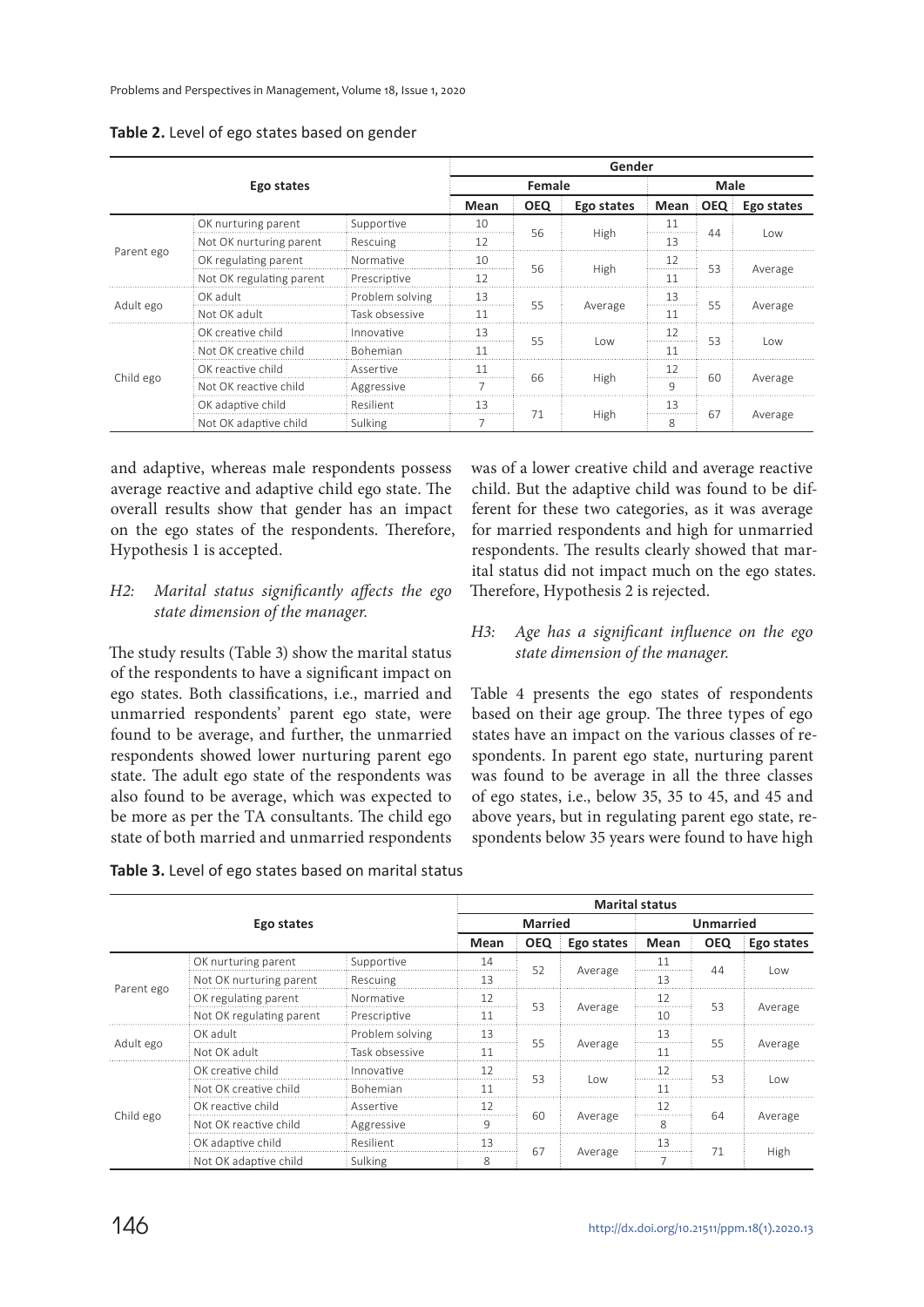|              |                               | <b>Experience</b>  |                 |          |               |                        |    |                                                                     |              |    |                                                                                 |              |    |                    |
|--------------|-------------------------------|--------------------|-----------------|----------|---------------|------------------------|----|---------------------------------------------------------------------|--------------|----|---------------------------------------------------------------------------------|--------------|----|--------------------|
|              | Ego states                    |                    |                 | Below 10 |               | 10 to 20               |    |                                                                     | 20 to 30     |    |                                                                                 | 30 and Above |    |                    |
|              |                               |                    | Mean OEQ        |          | Ego<br>states | Mean OEQ               |    | Ego<br>states                                                       | Mean OEQ     |    | Ego<br>states                                                                   | Mean OEQ     |    | Ego<br>states      |
|              | OK nurturing<br>parent        | Supportive         | 13              | 45       | Low           | 13<br>$\frac{1}{2}$ 50 |    | $\frac{1}{2}$ Average $\frac{1}{2}$ = 50 Average $\frac{1}{2}$ = 58 | 13           |    |                                                                                 | 14           |    | $\frac{1}{2}$ High |
| Parent       | Not OK nurturing<br>parent    | Rescuing           | 15              |          |               | 13                     |    |                                                                     | 13           |    |                                                                                 | 11           |    |                    |
| ego          | OK regulating<br>parent       | Normative          | 12              | 56       | High          | 12<br>$\frac{1}{2}$ 56 |    | $\frac{1}{2}$ High                                                  | 13           |    | $\frac{1}{2}$ 55 Average $\frac{1}{2}$ 53 Average                               | 12           |    |                    |
|              | Not OK<br>regulating parent   | Prescriptive       | 10              |          |               | 10                     |    |                                                                     | 11           |    |                                                                                 | 11           |    |                    |
| Adult        | OK adult                      | Problem<br>solving | 13              | 55       | Average       | 13                     |    | Average <b>Election Average</b> Average Average                     | 13           |    |                                                                                 | 13           |    |                    |
| ego          | Not OK adult                  | Task<br>obsessive  | 11              |          |               | 11                     |    |                                                                     | 11           |    |                                                                                 | 11           |    |                    |
|              | OK creative child             | : Innovative       | 12 <sup>1</sup> |          |               | 12                     |    |                                                                     | 12           |    | Low                                                                             | 12           |    |                    |
|              | Not OK creative<br>child      | <b>Bohemian</b>    | 11              | 53       | Low           | 11                     | 53 | Low                                                                 | 11           | 53 |                                                                                 | 12           | 50 | Low                |
|              | OK reactive child : Assertive |                    | 12              |          |               | 12                     |    |                                                                     | 12           |    |                                                                                 | 12           |    |                    |
| Child<br>ego | Not OK reactive<br>child      | Aggressive         | $\overline{7}$  | 69       | High          | 8                      | 64 | Average                                                             | $\mathsf{q}$ |    | 60 Average                                                                      | $\mathsf{q}$ |    | 60 Average         |
|              | OK adaptive<br>child          | Resilient          | 13              | 71       |               | 13                     |    |                                                                     | 13           |    | $\frac{1}{2}$ High $\frac{1}{2}$ 71 $\frac{1}{2}$ High $\frac{1}{2}$ 67 Average | 13           |    |                    |
|              | Not OK adaptive<br>child      | Sulking            | $\overline{7}$  |          | High          | 6                      |    |                                                                     | 7            |    |                                                                                 | 8            |    |                    |

#### **Table 4.** Level of ego states based on age group

ego states, and the remaining maintained average regulating parent ego states. In adult ego state, all three classes of respondents maintained average adult ego state; in child ego state, respondents of all age groups showed lower creative child ego; the reactive child ego was average in respondents below 35 years and was lower in respondents in the age group of 35 to 45 years and 45 years and above, and finally both categories, i.e., below 35 and 35 to 45 age group respondent's dominating adaptive child ego states. Since the results showed no difference in the ego states based on the age of the respondents, Hypothesis 3 is rejected.

### H4: Experience has a significant influence on the ego state dimension of the manager.

The ego states of managers, i.e., the respondents, changes based on their experience. Table 5 shows the respondents' overall experience and level of ego states. In parent ego states, young managers

with experience of ten years were found to have lower nurturing parent ego, while respondents with 30 years and more experience showed high nurturing parent ego states. In regulating parent ego states, younger managers proved to be more regulative, i.e., high regulating ego states than senior managers who maintained average regulating parent ego states. In adult ego state, the respondents were found to be average in all the categories of experienced managers. In child ego state, all the respondents showed low creative child ego. Respondents with experience of more ten years showed average reactive child ego state, and those with less than ten years of experience showed high reactive child ego state. The adoptive child ego states of respondents with experience of thirty years was found to be high, and of those with experience above thirty years was average. Considering these analyses, the experience of the respondents was found to differ significantly. Therefore, Hypothesis 4 is accepted.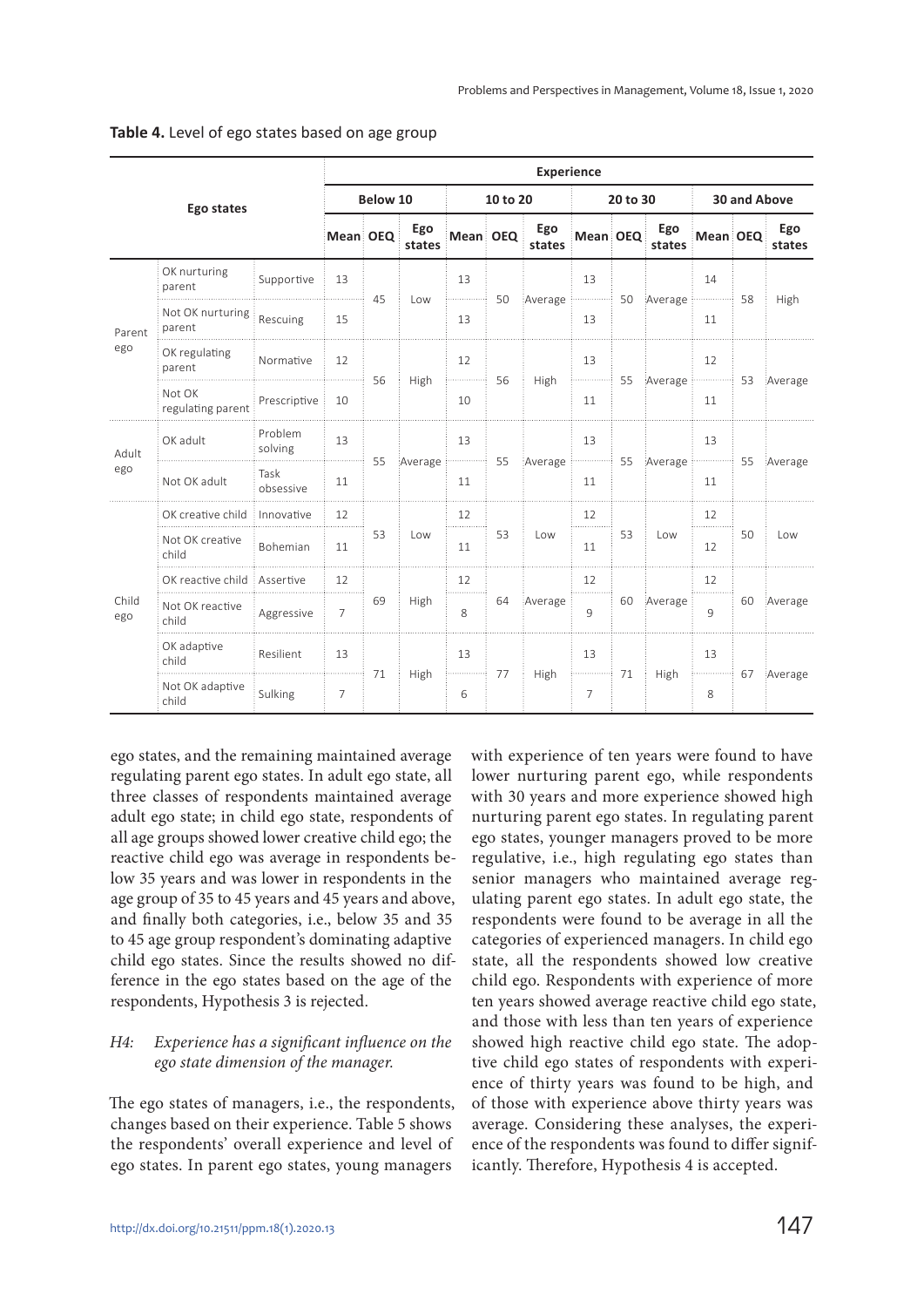|               |                                | <b>Experience (in years)</b> |                |            |               |                              |    |                    |              |                                     |               |              |            |               |
|---------------|--------------------------------|------------------------------|----------------|------------|---------------|------------------------------|----|--------------------|--------------|-------------------------------------|---------------|--------------|------------|---------------|
|               |                                |                              | Below 10       |            |               | 10 to 20                     |    |                    | 20 to 30     |                                     |               | 30 and above |            |               |
|               | Ego states                     |                              | Mean OEQ       |            | Ego<br>states | Mean OEQ                     |    | Ego<br>states      | Mean OEQ     |                                     | Ego<br>states | Mean OEQ     |            | Ego<br>states |
|               | OK nurturing<br>parent         | Supportive                   | 13             |            |               | 13                           |    |                    | 13           |                                     |               | 14           |            |               |
| Parent<br>ego | Not OK<br>nurturing<br>parent  | Rescuing                     | 15             | 45         | Low           | 13                           | 50 | Average            | 13           | 50                                  | Average i     | 11           | 58         | High          |
|               | OK regulating<br>parent        | Normative                    | 12             |            |               | 12                           |    | High               | 13           |                                     |               | 12           |            |               |
|               | Not OK<br>regulating<br>parent | Prescriptive                 | 10             | 56         | High          | 10                           | 56 |                    | 11           | 55                                  | Average i     | 11           | 53         | Average       |
| Adult         | OK adult                       | Problem<br>solving           | 13             | 55 Average | 13            |                              |    | 13                 |              | $\frac{1}{2}$ Average $\frac{1}{2}$ | 13            |              | 55 Average |               |
| ego           | Not OK adult                   | Task<br>obsessive            | 11             |            |               | 11                           |    | Average immunities | 11           | 55                                  |               | 11           |            |               |
|               | OK creative<br>child           | Innovative                   | 12             | 53         | Low           | 12                           |    | 53<br>Low          | 12           | 53                                  | Low           | 12           | 50         | Low           |
|               | Not OK<br>creative child       | <b>Bohemian</b>              | 11             |            |               | 11                           |    |                    | 11           |                                     |               | 12           |            |               |
| Child         | OK reactive<br>child           | Assertive                    | 12             | 69         |               | 12                           | 64 |                    | 12           |                                     | : Average :   | 12           |            |               |
| ego           | Not OK<br>reactive child       | Aggressive                   | $\overline{7}$ |            | High          | 8                            |    | Average immunities | $\mathsf{Q}$ | 60                                  |               | 9            | 60         | Average       |
|               | OK adaptive<br>child           | Resilient                    | 13             |            |               | 13                           |    |                    | 13           |                                     |               | 13           |            |               |
|               | Not OK<br>adaptive child       | Sulking                      | $\overline{7}$ | 71         | High          | <del>j</del> ennement j<br>6 | 77 | High               | 7            | 71                                  | High          | 8            | 67         | Average       |

**Table 5.** Level of ego states based on experience

According to Berne and McCormick (1977), the three different ego states, such as parent, adult, and child have different verbal and non-verbal behaviors depending on the state of mind. The managers of the IT sector were found to be high regulating parent (OEQ 56) and adaptive child (OEQ 71) (Table 6). These managers found the opportunity to establish proper norms for subordinates and to

ensure that these were followed. Most of the respondents are normative regulating parent, that is, I'm OK, You're OK. Therefore, they were concerned with appropriate norms by involving subordinates and deciding how such norms should be followed. The adoptive child ego state respondents accept the norms of other colleagues and enjoy approval and conformity. The respondents in these

|  | Table 6. Overall level of ego states |  |  |  |
|--|--------------------------------------|--|--|--|
|--|--------------------------------------|--|--|--|

|            | Ego states               | Interpersonal style | Mean | OEQ score | Level of ego<br>states |  |
|------------|--------------------------|---------------------|------|-----------|------------------------|--|
|            | OK nurturing parent      | Supportive          | 13   | 50        |                        |  |
|            | Not OK nurturing parent  | Rescuing            | 13   |           | Average                |  |
| Parent ego | OK regulating parent     | Normative           | 12   | 56        |                        |  |
|            | Not OK regulating parent | Prescriptive        | 10   |           | High                   |  |
|            | OK adult                 | Problem solving     | 13   |           | Average                |  |
| Adult ego  | Not OK adult             | Task obsessive      | 11   | 55        |                        |  |
|            | OK creative child        | Innovative          | 12   |           | l ow                   |  |
|            | Not OK creative child    | <b>Bohemian</b>     | 11   | 53        |                        |  |
|            | v reactive child         | Assertive           | 12   |           |                        |  |
| Child ego  | Not OK reactive child    | Aggressive          | 8    | 64        | Average                |  |
|            | OK adaptive child        | Resilient           | 13   |           | High                   |  |
|            | Not OK adaptive child    | Sulking             |      | 71        |                        |  |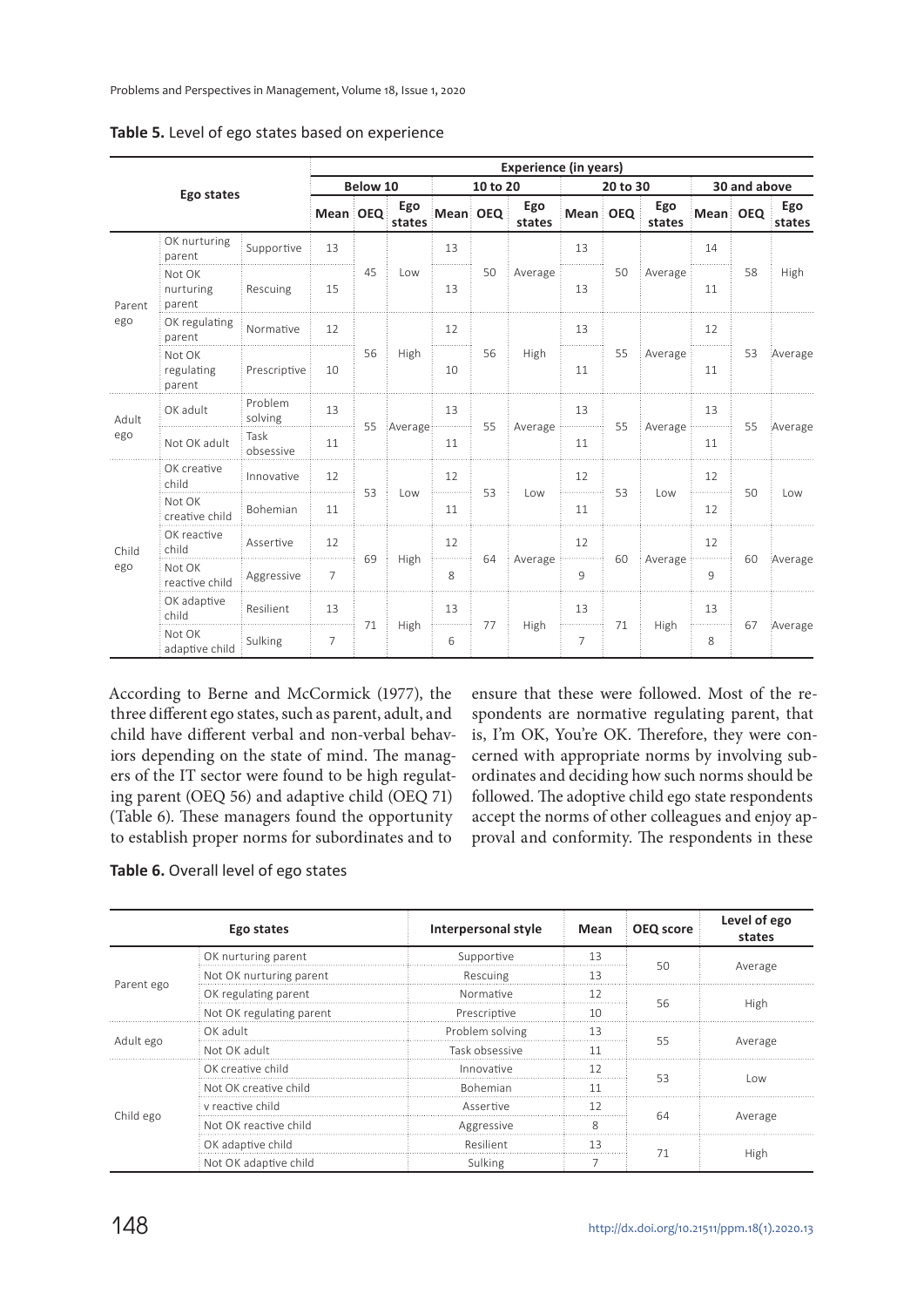

**Figure 2.** Level of ego states

organizations dominating 'not OK' feelings and use to be not sharing their feelings with others and proceeds to be in a huff. These managers keep their feelings of dissatisfaction hidden, which is considered to be a dysfunctional adaption growing out of a need for safety. Another set of respondents showed functional adaptive ego states, wherein they adopted either the suggestion or the situation by assessing it and adapting to suit it. This is considered as an effective contingency behavior. This manager has 'OK' adaptive child ego and quickly assesses the situation and changes approach if there is any requirement or need.

The other three types of ego states, namely, nurturing parent, adult ego, and reactive child ego states were found to be average. The average number of respondents is 'OK' as well as 'not OK' nurturing parent ego state (OEQ 50) who extend necessary support to people they interact with. They extended support to only those in need. Similarly, the average level of dependency relationship has been maintained in the organization were these managers acting the main role as rescuing their subordinates. Being average ego states manager has this 'not OK' ego states, which are needed to be changed as per the theory, this is subject to create dependency relationship in an organization.

### **6. DISCUSSION**

The 'OK' and 'not OK' adult ego states were found to be average among the respondents (OEQ 55). The adult ego state is considered to be the most recommended in an organization because it has functions of collecting and processing information in the present. The respondents were concerned about solving the problem by working and involving colleagues. This form of ego stands different from being too much obsessed with the task. Ironically, that excessive concern and involvement with the task may help an individual to get a solution. Similarly, the respondents showed average 'I'm OK and You're not OK' states. Managers may overlook certain things when they are deeply involved in their task and obsessed with the work to be done. This makes managers consider other tasks as secondary. This creates conflict in the organization as subordinates or peers consider their issues as ill-treated.

The 'OK and 'not OK' reactive child ego states were found to be average (OEQ 64). The average ego state of the respondents is an assertive style, which is OK style. These managers are concerned with the exploration of problems, and perseverance is their main characteristics. They also confront the organization to get things done for their subordinates. They do not back away from confronting the organization in their zeal to get things done for their subordinates. Similarly, an aggressive style, which is 'not OK' reactive style of managers in the IT sector, expresses aggressiveness by making demands, infighting, and refuses to settle any matter peacefully. Even though the respondents were average of this ego state, it needs to be converted to adult ego states.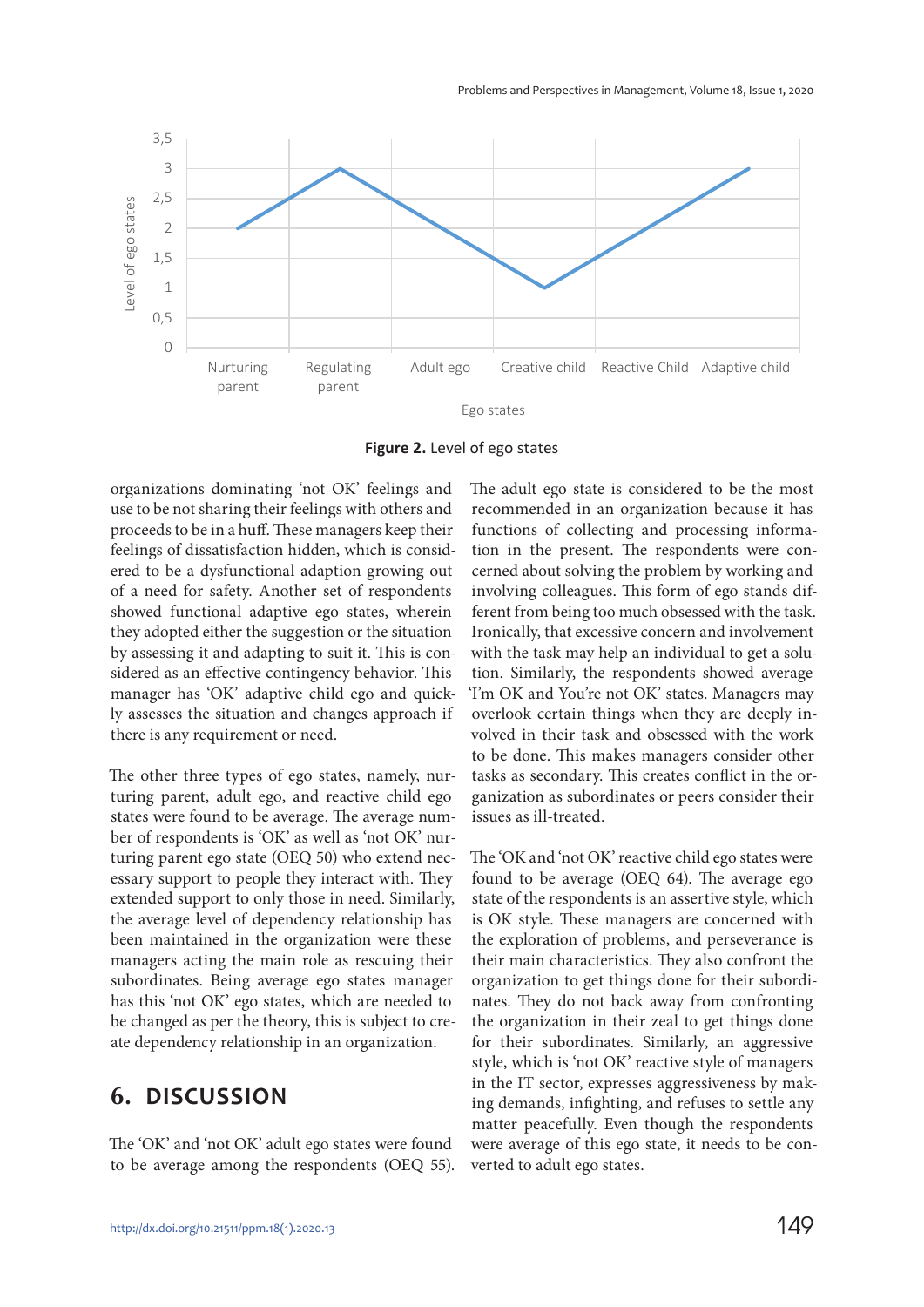The lowest ego state found in the respondents was the creative child ego state (OEQ 53). The creative style (I'm OK, You're OK) generally searches for a solution to problems and uses new methods. However, they also try to stabilize the existing innovation before they go for a new one. But the Bohemian style does not sustain with a single idea, instead, and they keep moving on to new ideas all the time. The generally overwhelm their subordinates with new ideas and create an uncomfortable atmosphere in the organization.

### 6.1. Structural equation model

The structural equation model (SEM) (Figure 3) emphasizes on the overall impact of the ego states. In parent ego states, among four interpersonal styles, the prescriptive (.69) I'm OK, You're not OK life position was found to be dominating. These respondents expect their subordinates to act as per their instructions and are unhappy otherwise. The second most dominant interpersonal style in parent ego states is rescuing (.61), which falls under I'm not OK, You're OK life position. These respondents develop a dependency relationship and whose main role is to rescue subordinates. The normative style (.60) respond-

ents hold I'm OK, You're OK life position. These managers are concerned about appropriate norms but involve subordinates. The least dominating interpersonal style is the supportive (.57) I'm OK, You're OK life position. These respondents provide the necessary support to their subordinates on a need basis. The results of SEM emphasize both the respondents' dominating styles in parent ego state are Not OK life position.

The adult ego states are considered to be more logically solving problems. The dominating style in adult ego is problem-solving (.62) I'm OK, You're OK life position. These respondents are concerned about solving problems but do not confine themselves to the task. The second dominating style in adult ego state is task obsessive (.51) I'm OK, You're not OK life position. These respondents are primarily concerned with tasks and obsessed with the work to be done, even overlooking other things.

The child ego states have several aspects relating to emotional adaptation, confrontation, and creativity. The most dominating style in child ego state is assertive (.70) I'm OK, You're OK life position. These respondents are concerned with the exploration



**Figure 3.** Structural equation model of interpersonal styles impact on ego states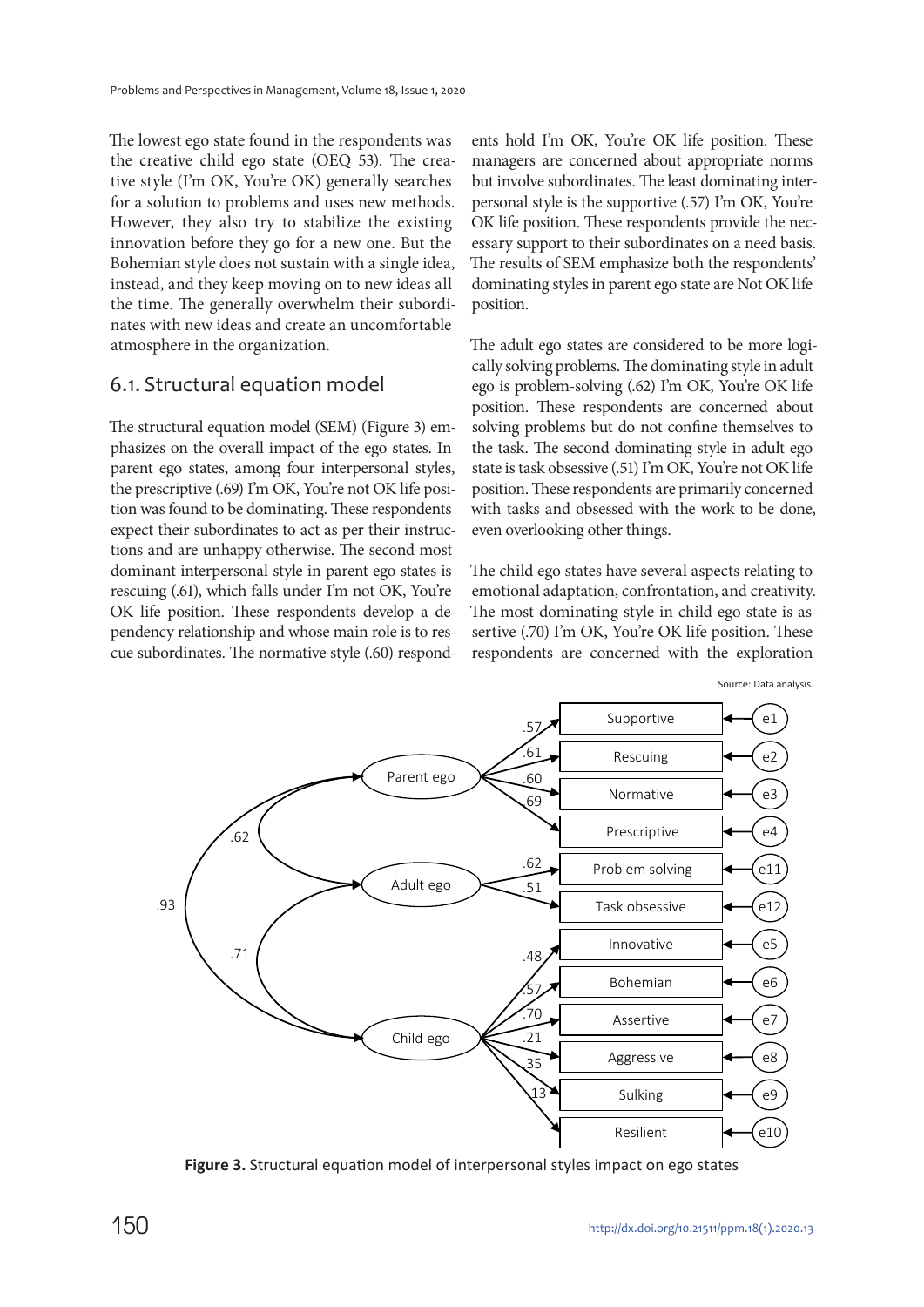Source: Data analysis.



**Figure 4.** Structure equation model of ego states impacts on demographic variable

of issues or problems. They confront the organization to support and fulfill the requirements of their subordinates. The second dominating style is Bohemian (.57) I'm OK, You're not OK life position. These respondents do not sustain an idea; instead, they are fanatical with the finding of new ideas. The innovative style (.48) I'm OK, You're OK life position generally is not satisfied with the available solution. These respondents keep on searching for new ways of solving issues. The resilient style (.35) is the I'm OK, You're OK life position. These respondents quickly assess the situation and adopt changes in their routine approaches. The aggressive style (.21) is the I'm OK, You're not OK life position. These respondents are aggressive, make demands, fight for certain issues, and cannot be easily pacified. The least dominating style in child ego states is the sulking (–.13) I'm not OK, You're not OK life position. These respondents accept the norms of others and approval. These managers have 'not OK' feelings about themselves, as well as of others. They do not share their feelings with others and sulk.

The structural equation model (Figure 4) emphasizes the impact of ego states on the demographic variables. Among the three ego states, the adult ego state (.63) has more impact in comparison with the other ego states. These respondents are termed logically minded and rational controllers. In terms of understanding the impact of these respondents on the demographic variables, the most suitable way to conceptualize adult ego states might be as cohesive.

The parent ego is the second most dominating ego state (.59), which impacts the demographic variables. These respondents are filled with judgment, values, and attributes. They are like the superego and is about values of right or wrong.

The child ego state is the least dominating ego state (.51) impacting on the demographic variable. These respondents operate on the pleasure principle, unconscious, aimed at gratification and fulfillment of needs. They are more about expressing feelings and being intuitive.

### **CONCLUSION**

Managers play several roles in an organization. Their effectiveness dependents on their functioning styles. Understanding interpersonal behavioral style in an organization enhances a healthy working environment in an organization. Transactional analysis is one such theory, which helps individuals to know each other in an organization. Transactional analysis is a useful approach, which effectively and precisely enhances self-growth by developing self-awareness. In an organization, managers hold multiple roles and make decisions. Managers have their unique styles with a comprehensive framework to understand and modify personality and style and behavior. The various life positions of managers as either OK or not OK are useful to analyze the interpersonal styles they have, and this measurement of ego states describes individual ego states with the life position.

Transactional analysis is the first and foremost therapeutic tool for positive change and individual growth. The current study proposes Berne's "ego states" and "OK Corral" theory to enhance managers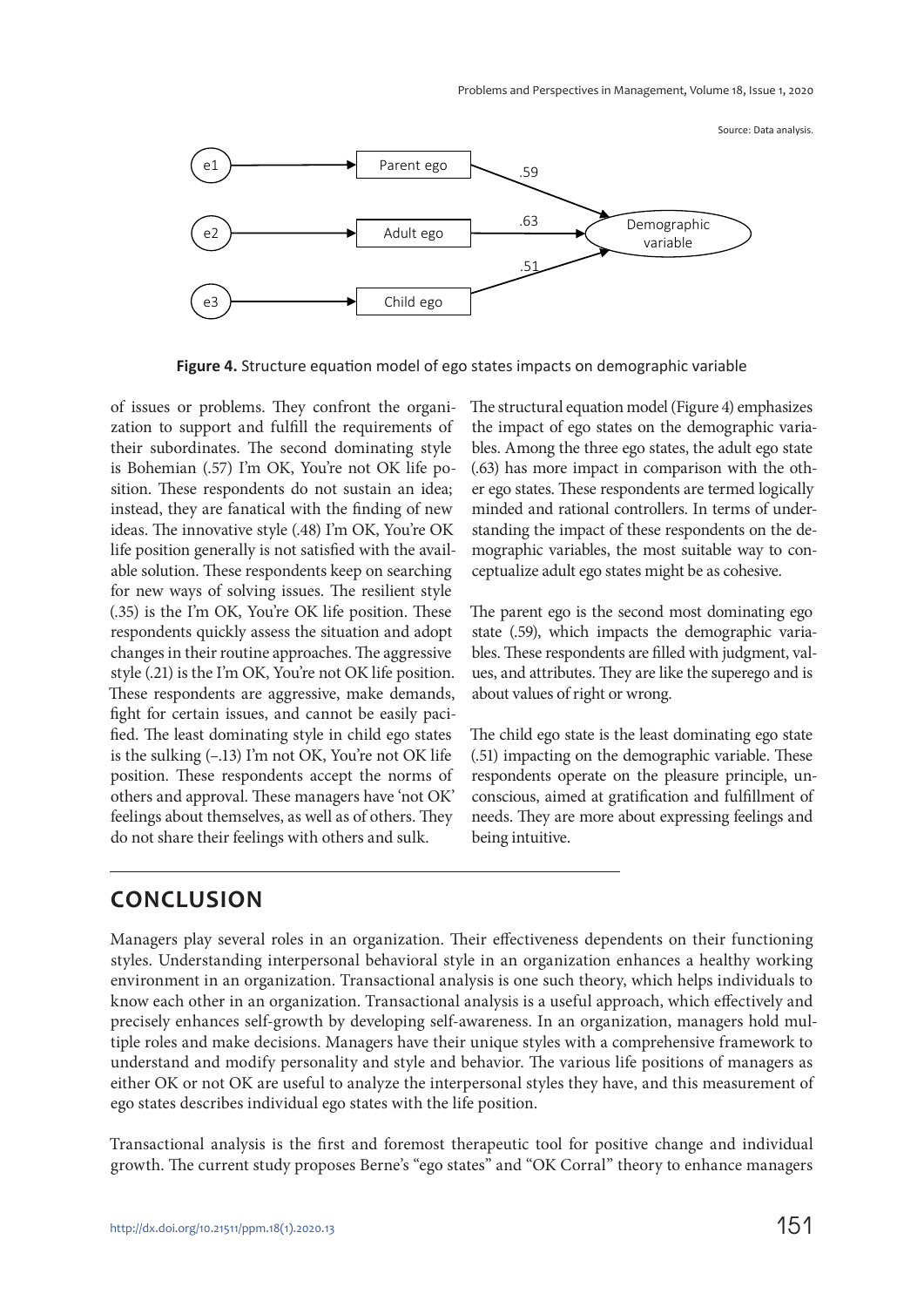of all sizes and types than any other. It is proposed to avoid parental and child state conversations in particular, where it is inappropriate, and the "OK Corral" theory to be applied in areas of managing the subordinates and customer service, and more extensively, in the realm of leadership development. When leading the individuals and teams, managers are recommended to take a standpoint as much as possible from an "I'm OK, you're OK". This allows them to avoid overdoing the parental role (which many leaders naturally slip into), and the child ego state, where the leader overdoes the peer friend role and fails to stand back from the team enough to give firm direction and lead strongly when necessary.

### **REFERENCES**

- 1. Berne, E., & McCormick, P. (1977). Intuition and ego states: The origins of transactional analysis: A series of papers. San Francisco: TA Press. Retrieved from https://www. worldcat.org/title/intuition-andego-states-the-origins-of-transactional-analysis-a-series-of-papers/ oclc/2984411
- 2. Berne, E., Steiner, C. M., & Dusay, J. M. (1996). Transactional analysis. In J.E. Groves (Ed.), Essential papers on short-term dynamic therapy (pp. 149-170). New York: New York University Press.
- 3. Blakeney, R. N. (1986). A transactional view of the role of trust in organizational communication. Transactional Analysis Journal, 16(2), 95-98. https://doi.org /10.1177/036215378601600203
- 4. Boholst, F. A. (2003). Effects of transactional analysis group therapy on ego states and ego state perception. Transactional Analysis Journal, 33(3), 254-261. https://doi. org/10.1177/036215370303300307
- 5. Bossenmayer, T. (2011). The Impact on Self Perception of Ego States of a Transactional Analysis Introductory Training Course (TA 101). International Journal of Transactional Analysis Research, 2(2), 44-51. https://doi. org/10.29044/v2i2p44
- 6. Chatterjee, A. (2012). An Empirical Analysis of Interpersonal Styles with Special Reference to Employees in Public Sector Banks. International Journal of Applied Research & Studies, 1(3), 1-13. Retrieved from https:// pdfs.semanticscholar.org/2ded /94358f586ad08f2e29cb28d17b 5ec32779a2.pdf?\_ga=2.119946-251.207 2864120.1 581336901- 575636792 .1581336901
- 7. Ciucur, D., & Pîrvuţ, A. F. (2012). The effects of a transactional analysis training programme on team leadership factors in automotive industry. Procedia-Social and Behavioral Sciences, 33, 667-671. https://doi.org/10.1016/j. sbspro.2012.01.205
- 8. Dusay, J. M. (1977). The evolution of transactional analysis. In G. Barnes (Ed.), Transactional analysis after Eric Berne: Teaching and practices of three TA schools (pp. 32-52). New York: Harper's College Press. Retrieved from https://trove.nla.gov.au/ work/11162364?q&version Id=178739965+215024518
- 9. Ferrari, S. (1979). Transactional Analysis in Developing Countries. Journal of European Industrial Training, 3(4), 12-15. https://doi. org/10.1108/eb002318
- 10. Hamstra, M. (1998). Coaching: Meet Ego Needs' to Improve Worker Performance. Nation's Restaurant News, 32(23), 82.
- 11. Hargaden, H., & Sills, C. (2014). Transactional analysis: A relational perspective. London: Routledge. https://doi. org/10.4324/9781315820279
- 12. Hay, J. (1992). The uses and abuses of transactional analysis. Management Development Review, 5(1), 37-40. https://doi. org/10.1108/EUM0000000000667
- 13. Hay, J. (1993). Creating Community: The Task of Leadership. Leadership & Organization Development Journal, 14(7), 12-17. https://doi. org/10.1108/01437739310046985
- 14. Heathcote, A. (2010). Eric Berne's Development of Ego State Theory:

Where Did It All Begin and Who Influenced Him? Transactional Analysis Journal, 40(3-4), 254-260. https://doi.org/10. 1177/036215371004000310

- 15. Joines, V., & Stewart, I. (2007). Personality adaptations: A new guide to human understanding in psychotherapy and counselling. Recording for the Blind & Dyslexic. Retrieved from https:// www.goodreads.com/en/book/ show/627051.Personality\_Adaptations
- 16. Jones, S. H. (2010). Nursing students' perceptions of working with staff nurses (Master Thesis). Retrieved from https://scholarworks.montana.edu/xmlui/bitstream/handle/1/1586/JonesS0510. pdf?sequence=1&isAllowed=y
- 17. Mikkonen, J. (2006). Transactional Analysis as Theory of Personality and Communication. Psykologia, 41, 328-344. Retrieved from http:// mikkonen.kapsi.fi/archive/2006- Transactional\_analysis-English\_ abstract.html
- 18. Novey, T. B. (1999). The effectiveness of transactional analysis. Transactional Analysis Journal, 29(1), 18-30. https://doi. org/10.1177/036215379902900107
- 19. Novey, T. B. (2002). Measuring the effectiveness of transactional analysis: An international study. Transactional Analysis Journal, 32(1), 8-24. https://doi. org/10.1177/036215370203200103
- 20. Pareek, L. U., & Purohit, S. (2018). Training Instruments in HRD and OD. New Delhi: SAGE Publishing. Retrieved from http://lrc.jklu.edu. in/cgi-bin/koha/opac-detail.pl?b iblionumber=12462&shelfbrow se\_itemnumber=20167